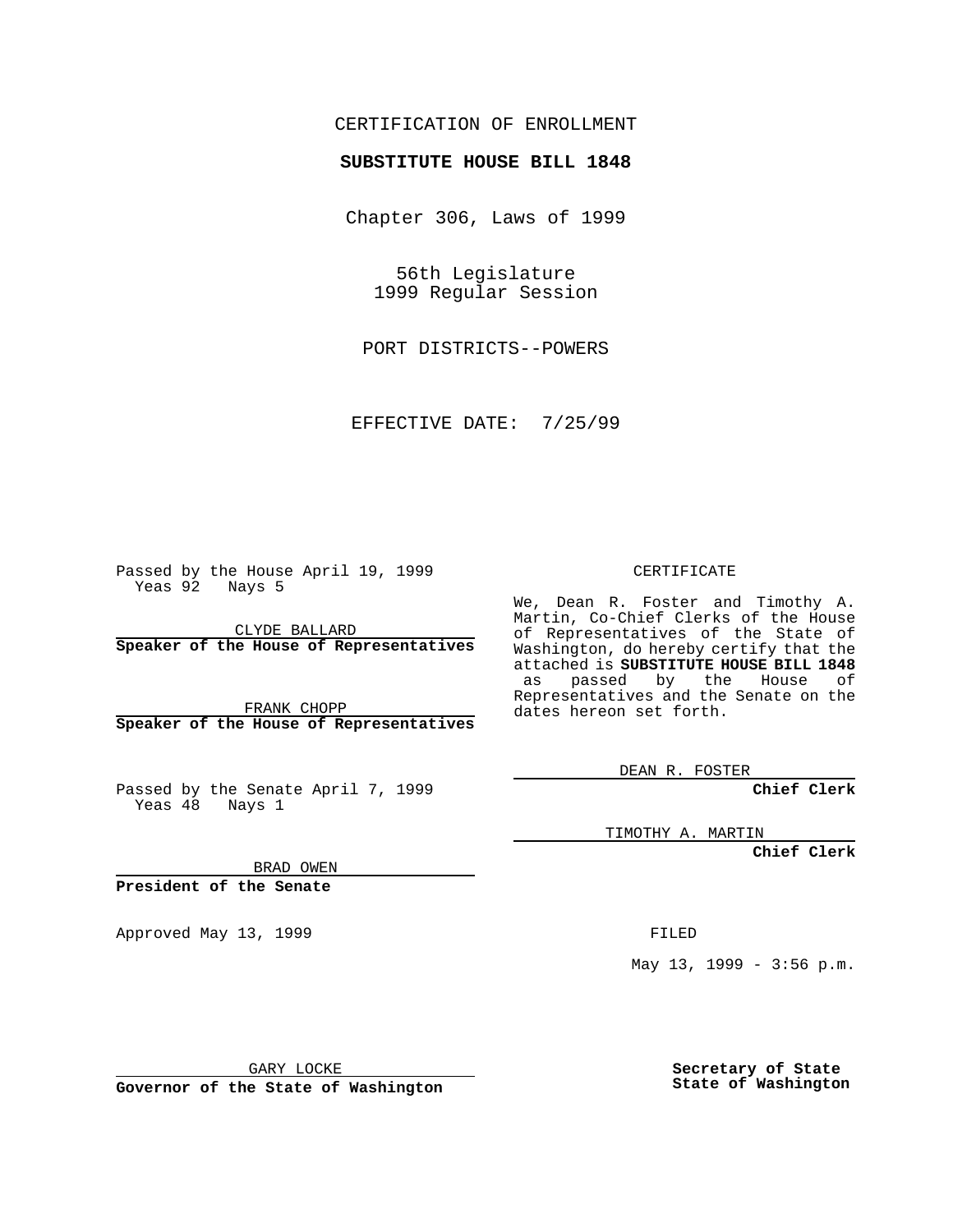## **SUBSTITUTE HOUSE BILL 1848** \_\_\_\_\_\_\_\_\_\_\_\_\_\_\_\_\_\_\_\_\_\_\_\_\_\_\_\_\_\_\_\_\_\_\_\_\_\_\_\_\_\_\_\_\_\_\_

\_\_\_\_\_\_\_\_\_\_\_\_\_\_\_\_\_\_\_\_\_\_\_\_\_\_\_\_\_\_\_\_\_\_\_\_\_\_\_\_\_\_\_\_\_\_\_

## AS AMENDED BY THE SENATE

Passed Legislature - 1999 Regular Session

#### **State of Washington 56th Legislature 1999 Regular Session**

**By** House Committee on Local Government (originally sponsored by Representatives Grant, Mastin and Dunn)

Read first time 03/02/1999.

 AN ACT Relating to clarifying the authority of port districts to exercise powers within and outside their territorial limits; amending RCW 53.04.010 and 53.08.240; and creating a new section.

BE IT ENACTED BY THE LEGISLATURE OF THE STATE OF WASHINGTON:

 NEW SECTION. **Sec. 1.** Article VIII, section 8 of the Washington state Constitution authorizes the use of public funds by port districts in such manner as the legislature may prescribe for industrial development or trade promotion. The legislature recognizes a growing need for a Washington port district that is located in a county that has a contiguous border with another state, and a population between fifty and seventy thousand, to participate with other public agencies of this state and an adjoining state to attract, encourage, and develop industry and promote trade on both sides of their borders, for the economic benefit to the state of Washington. RCW 53.08.240 authorizes agreements between two or more port districts for the exercise of powers both within and outside their districts, and further authorizes contracts by port districts with other governmental entities. The interlocal cooperation act, chapter 39.34 RCW, also authorizes joint agreements and contracts between port districts and other state and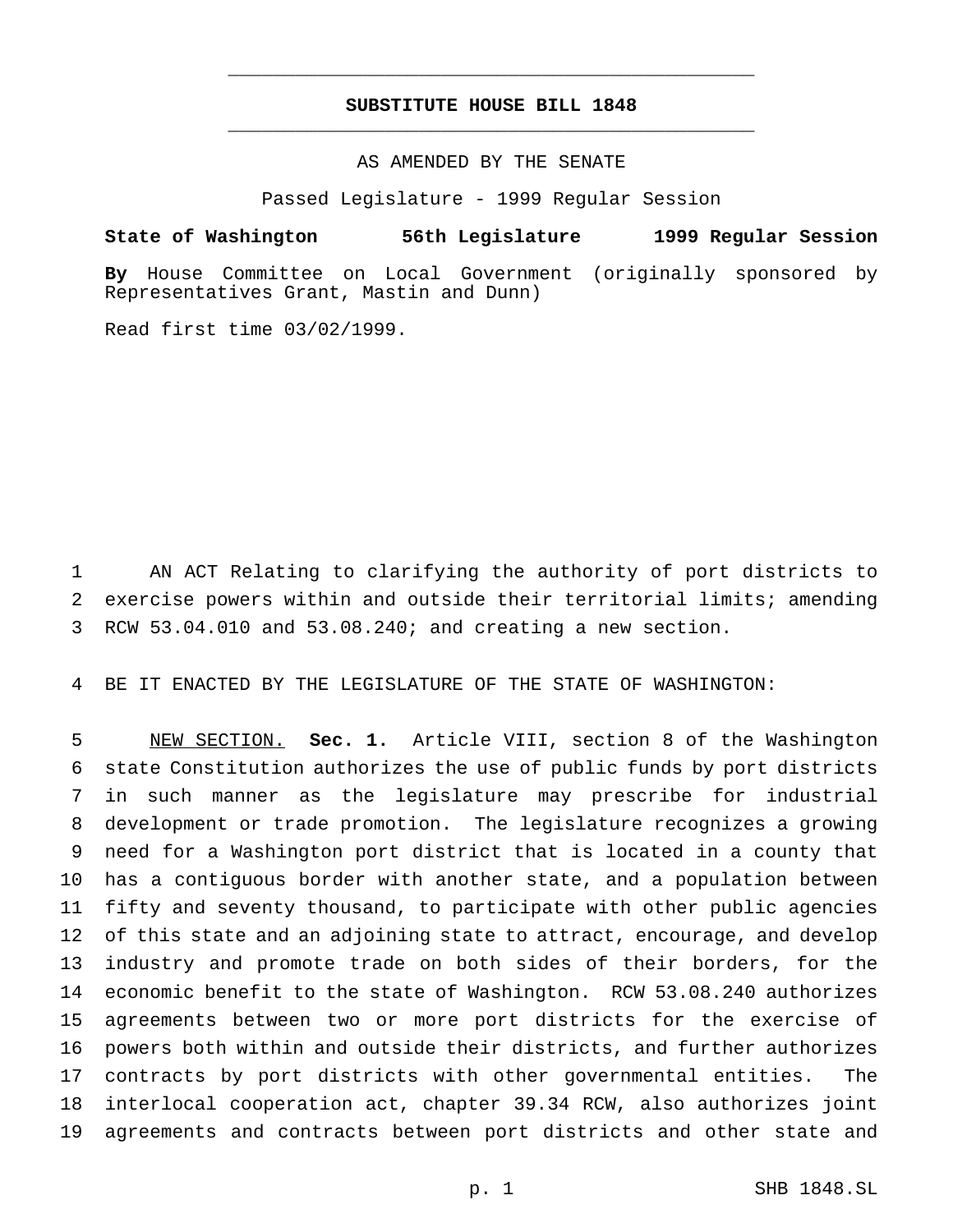local public agencies including political subdivisions of other states. However, there is uncertainty as to whether or not a port district that is located in a county that has a contiguous border with another state, and a population between fifty and seventy thousand, may exercise industrial development or trade promotion powers outside the district or state boundaries except jointly with another Washington port district.

 The purpose of this act is to define and clarify the authority of a Washington port district that is located in a county that has a contiguous border with another state, and a population between fifty and seventy thousand, to exercise those powers jointly or in cooperation with other public agencies when found to be necessary and beneficial to the people of this state.

 **Sec. 2.** RCW 53.04.010 and 1963 c 147 s 1 are each amended to read as follows:

16 (1) Port districts are hereby authorized to be established in the various counties of the state for the purposes of acquisition, construction, maintenance, operation, development and regulation within the district of harbor improvements, rail or motor vehicle transfer and terminal facilities, water transfer and terminal facilities, air transfer and terminal facilities, or any combination of such transfer and terminal facilities, and other commercial transportation, transfer, handling, storage and terminal facilities, and industrial improvements. 24 (2) Powers of a port district that is located in a county that has 25 a contiguous border with another state, and a population between fifty and seventy thousand, shall be exercised within the district, except as otherwise provided by statute or pursuant to an interlocal cooperation agreement with another public agency as defined in chapter 39.34 RCW. 29 In addition to other requirements of chapter 39.34 RCW, such an interlocal cooperation agreement may involve the exercise of a port 31 district's powers for a port district that is located in a county that 32 has contiguous borders with another state, and a population between 33 fifty and seventy thousand, outside the boundaries of the state of Washington in whole or in part only if found, by resolution of the port 35 district commission exercising such authority, to be reasonably 36 necessary for the effective exercise of the port district's statutory powers and for the benefit of the inhabitants of the district and the state of Washington. The resolution may be adopted only after a public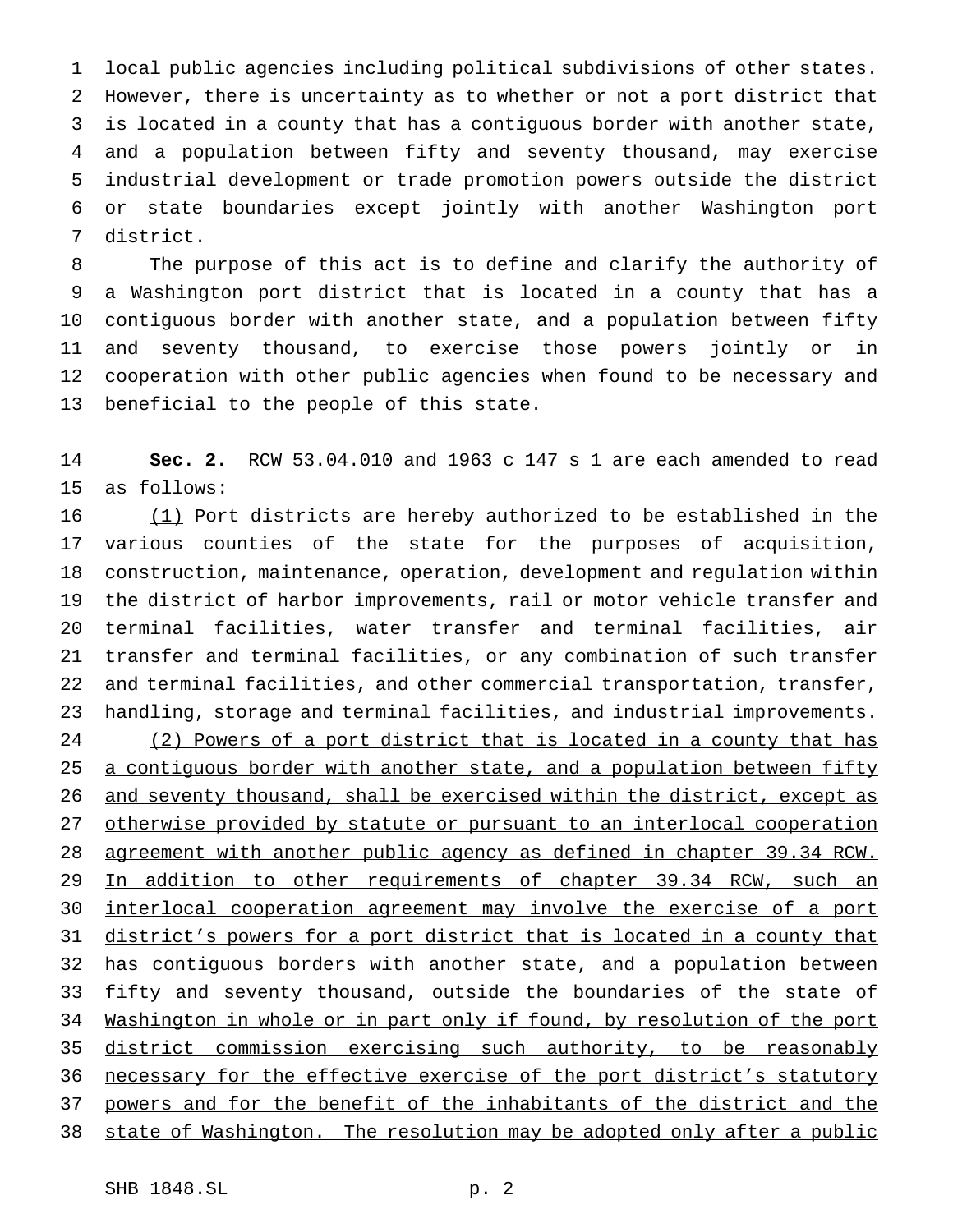hearing of which notice has been published in a newspaper of general

circulation within the district at least ten days in advance.

 **Sec. 3.** RCW 53.08.240 and 1961 c 24 s 1 are each amended to read as follows:

 (1) Any two or more port districts shall have the power, by mutual agreement, to exercise jointly all powers granted to each individual district, and in the exercise of such powers shall have the right and power to acquire jointly all lands, property, property rights, leases, or easements necessary for their purposes, either entirely within or partly within or partly without or entirely without such districts: PROVIDED, That any two or more districts so acting jointly, by mutual agreement, shall not acquire any real property or real property rights in any other port district without the consent of such district.

14 (2) A district may enter into any contract with the United States, or any state, county, or municipal corporation, or any department of those entities, for carrying out any of the powers that each of the contracting parties may by law exercise separately.

 (3)(a) A port district that is located in a county that has a 19 contiguous border with another state, and a population between fifty and seventy thousand, may enter into any contract that each of the contracting parties may by law exercise separately with, including but 22 not limited to, municipal corporations of adjoining states.

 (b) In addition to other powers granted by statute, a port district 24 that is located in a county that has a contiguous border with another 25 state, and a population between fifty and seventy thousand, may enter into agreements with the United States or any of its agencies, or with any state, or with any municipal corporation of this state or of an adjoining state, for exercising jointly or cooperatively within or 29 outside the district, in whole or in part, any of the powers that each 30 of the contracting parties may by law exercise separately, for the 31 promotion or development of trade or industry. Such powers may be 32 exercised outside the boundaries of this state only after a public hearing of which notice has been published in a newspaper of general circulation within the district at least ten days in advance, and pursuant to findings and a resolution by the port district's commission that: (i) The undertaking and the district's participation in it will substantially benefit the district and the state of Washington; and (ii) the districts' share of the cost will not exceed an amount